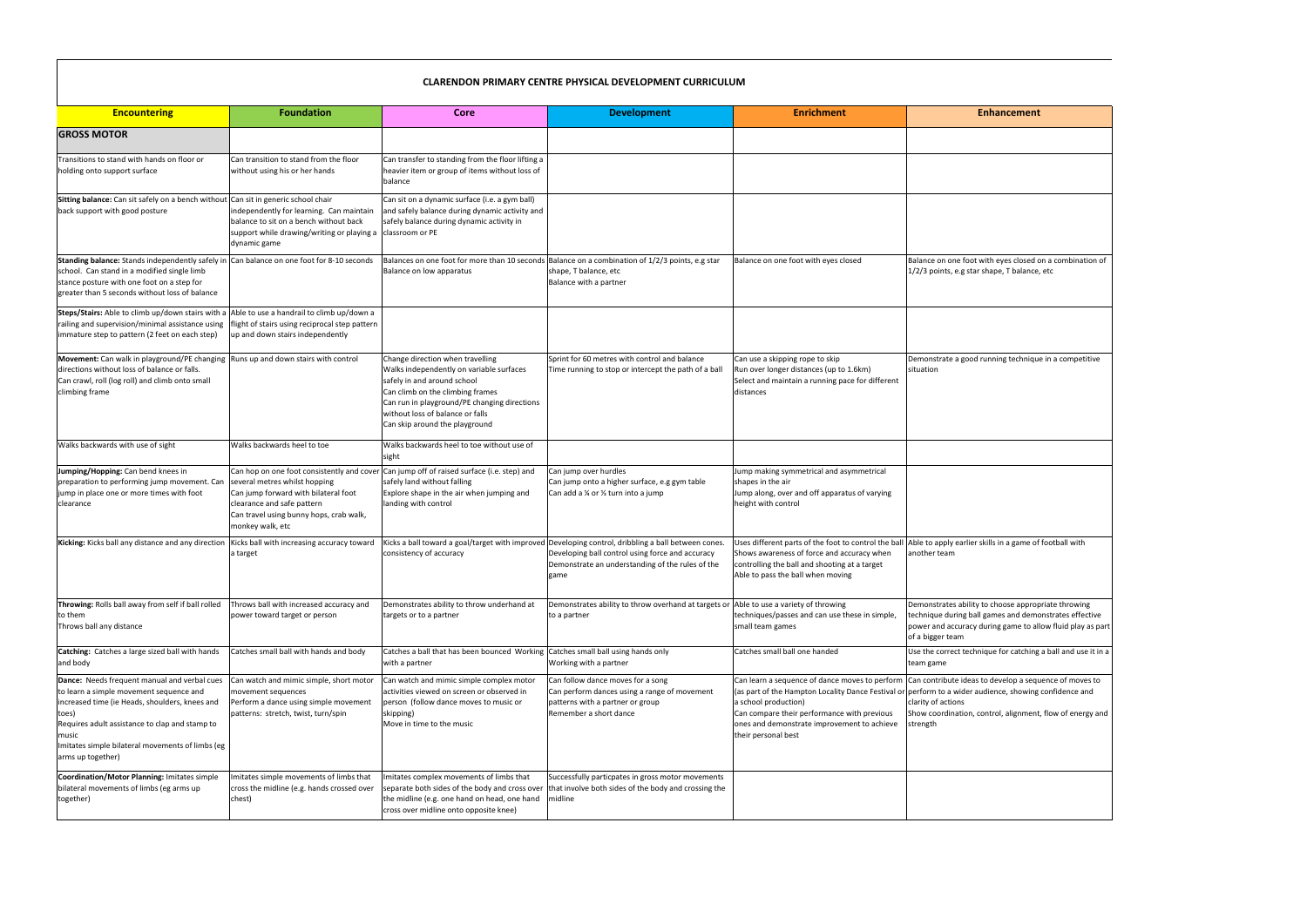| Striking: Hit a ball or bean bag off off a cone<br>with a bat or racket                                                                                                                                                                                                                                                                                                                                                                                                                                                               | Strike a ball with a racket or bat                                                                                                                                                                                                                                                                                                                                                                                                 | Identify and apply techniques for hitting a<br>tennis ball and to build up to a single rally with level<br>an adult                                                                                                                                            | Build up to a longer rally with a pupil of similar skill                                                                                                                                                                                                                                  | Confidently and accurately serve underarm and<br>develop a backhand technique<br>Play a game fairly and in a sporting manner                                                                                                                                 | Play a tennis game using an overhead serve                                                                                                                                                                                                                                                                                                                                                                                                            |
|---------------------------------------------------------------------------------------------------------------------------------------------------------------------------------------------------------------------------------------------------------------------------------------------------------------------------------------------------------------------------------------------------------------------------------------------------------------------------------------------------------------------------------------|------------------------------------------------------------------------------------------------------------------------------------------------------------------------------------------------------------------------------------------------------------------------------------------------------------------------------------------------------------------------------------------------------------------------------------|----------------------------------------------------------------------------------------------------------------------------------------------------------------------------------------------------------------------------------------------------------------|-------------------------------------------------------------------------------------------------------------------------------------------------------------------------------------------------------------------------------------------------------------------------------------------|--------------------------------------------------------------------------------------------------------------------------------------------------------------------------------------------------------------------------------------------------------------|-------------------------------------------------------------------------------------------------------------------------------------------------------------------------------------------------------------------------------------------------------------------------------------------------------------------------------------------------------------------------------------------------------------------------------------------------------|
| <b>Climbing wall:</b>                                                                                                                                                                                                                                                                                                                                                                                                                                                                                                                 |                                                                                                                                                                                                                                                                                                                                                                                                                                    | Climb onto/off the climbing wall using<br>appropriate strength and balance                                                                                                                                                                                     | Use the climbing wall confidently moving from A to<br>B, knowing where to place hands and feet<br>Confidently move all over the climbing wall (up,<br>down, vertical, in different directions, etc). Including Move through a hoop<br>traversing the corner                               | Strategically plan routes on the climbing wall<br>Move horizontally, with a blindfold and partner<br>giving direction                                                                                                                                        | Undertake a trip to a local climbing wall, using equipment<br>to climb at height                                                                                                                                                                                                                                                                                                                                                                      |
| Bicycle/tricycle: Pedals with assistance from<br>adult. Use a scooter. Sit on a tricycle and move<br>it by pushing feet on floor                                                                                                                                                                                                                                                                                                                                                                                                      | Pedals tricycle successfully on smooth flat<br>surfaces                                                                                                                                                                                                                                                                                                                                                                            | Pedals bicycle with training wheels or uses<br>balance bike independently on a straight<br>section of the roadway<br>tricycle negotiating space and obstacles                                                                                                  | Pedals bicycle with training wheels or balance bike<br>Independently negotiating space and obstacles in<br>Pedals the playground                                                                                                                                                          | Pedals 2 wheeled bicycle independently on<br>smooth, flat surface                                                                                                                                                                                            | Rides a 2 wheeled bicycle independently on gentle<br>inclines/declines and uneven surfaces (gravel or grass).<br>Aware of road safety. Rides in the park. AFC cycle training                                                                                                                                                                                                                                                                          |
| Gymnastics: Travel on gymnastic apparatus with Travel on gym apparatus without support,<br>adult support                                                                                                                                                                                                                                                                                                                                                                                                                              | showing balance and safely negotiating<br>space                                                                                                                                                                                                                                                                                                                                                                                    | Perform a simple gymnastic sequence<br>including the use of apparatus<br>Swing and hang from equipment safely                                                                                                                                                  | Perform a more detailed gymnastic sequence with a<br>balance, a travelling action, a jump and a roll<br>(including use of apparatus)<br>Work with a partner                                                                                                                               | Perform a gymnastic sequence with clear<br>changes of speed, 3 different balances and 3<br>ways of travelling<br>Work with a group<br>Evaluate own sequences                                                                                                 | Create a sequence of up to 8 elements using a variety of<br>techniques<br>Explore symmetrical and asymmetrical balances with a<br>partner<br>Evaluate own and others' sequences                                                                                                                                                                                                                                                                       |
| Swimming: Show awareness of pool rules with<br>reminders, e.g not running or jumping in the pool period of time (5 seconds)<br>Begin to put their face in the water and can be<br>splashed<br>Can enter and exit the water by any means<br>including specialist equipment and adult help<br>Can reach for or push away a floating toy<br>Demonstrate a basic concept of personal survival<br>Float on back with support<br>Wash face, be splashed & comfortable with<br>water showered from overhead.<br>Move/walk freely around pool | Can tolerate face in water for a longer<br>Move limbs intentionally with support, as<br>needed<br>Lie on back or front while being towed<br>around the pool<br>Use body parts to cause an affect e.g<br>splashing with arm or leg, blowing bubbles, Float on front for 5 Seconds<br>pouring/manipulating the water with tools,<br>e.g watering cans or buckets<br>Float with a piece/s of equipment for 10<br>seconds front & back | Follow adult instructions and copy actions of<br>an adult (e.g kicking legs with straight legs)<br>Move limbs alternately<br>Move through the water on front or back for<br>5m (using appropriate floatation aids)<br>Retrieve a sinker from chest depth water | Swim 5m aided (preferred position)<br>Float on back for 10 seconds unaided<br>Retrieve an object from under water, involving<br>putting their head under water<br>Identify where the lifeguards are and who they can<br>ask for help<br>Changing shapes floating - mushroom, star, pencil | Swim 10m unaided (front/back) and uses<br>different strokes<br>Push off the wall using their feet<br>Get into a swimming position (bottom up<br>horizontal body position) and start swimming<br>independently<br>Log roll from front to back & back to front | Swim 25m unaided using different strokes<br>Enter the water from the side with a jump or slide in entry<br>Swim through a hoop held below the surface of the water<br>Show an understanding of lane etiquette, e.g swimming in<br>lanes, around other people, etc<br><b>Tread water</b><br>Sculling head first & feet first<br>understanding of water safety code<br>- stop & think, is it safe<br>stay together. Never go alone<br>call 999<br>float |
| (forwards/backwards/sideways)                                                                                                                                                                                                                                                                                                                                                                                                                                                                                                         |                                                                                                                                                                                                                                                                                                                                                                                                                                    |                                                                                                                                                                                                                                                                |                                                                                                                                                                                                                                                                                           |                                                                                                                                                                                                                                                              |                                                                                                                                                                                                                                                                                                                                                                                                                                                       |

| <b>Encountering</b>                                                                                                                                                                          | <b>Foundation</b>                                                                                                                                                                                                           | Core                                                                                            | <b>Development</b> | <b>Enrichment</b> | <b>Enhancement</b> |
|----------------------------------------------------------------------------------------------------------------------------------------------------------------------------------------------|-----------------------------------------------------------------------------------------------------------------------------------------------------------------------------------------------------------------------------|-------------------------------------------------------------------------------------------------|--------------------|-------------------|--------------------|
|                                                                                                                                                                                              |                                                                                                                                                                                                                             |                                                                                                 |                    |                   |                    |
| <b>FINE MOTOR</b>                                                                                                                                                                            |                                                                                                                                                                                                                             |                                                                                                 |                    |                   |                    |
| Dominant hand: Swaps dominant hand but<br>displays emerging hand preference. Does not<br>cross midline with dominant hand.<br>Established dominant hand but swaps<br>dominance on occurance. | Established dominant hand and uses for all Established dominant hand and uses for all<br>activities. Beginning to cross midline with<br>dominant hand during table top activities dominant hand during table top activites. | activites. Crosses midline independently with                                                   |                    |                   |                    |
| Use of non-dominant hand: Transfers objects<br>from one hand to another                                                                                                                      | Emerging bilateral intergation (using non-<br>dominant hand to stabilise and support<br>objects)                                                                                                                            | Uses non-dominant hand to assist and stabilise<br>the use of objects appopriately at all times. |                    |                   |                    |
| Hand grasp: Consistent use of pincer grip to pick<br>up objects (thumb and one finger)                                                                                                       |                                                                                                                                                                                                                             |                                                                                                 |                    |                   |                    |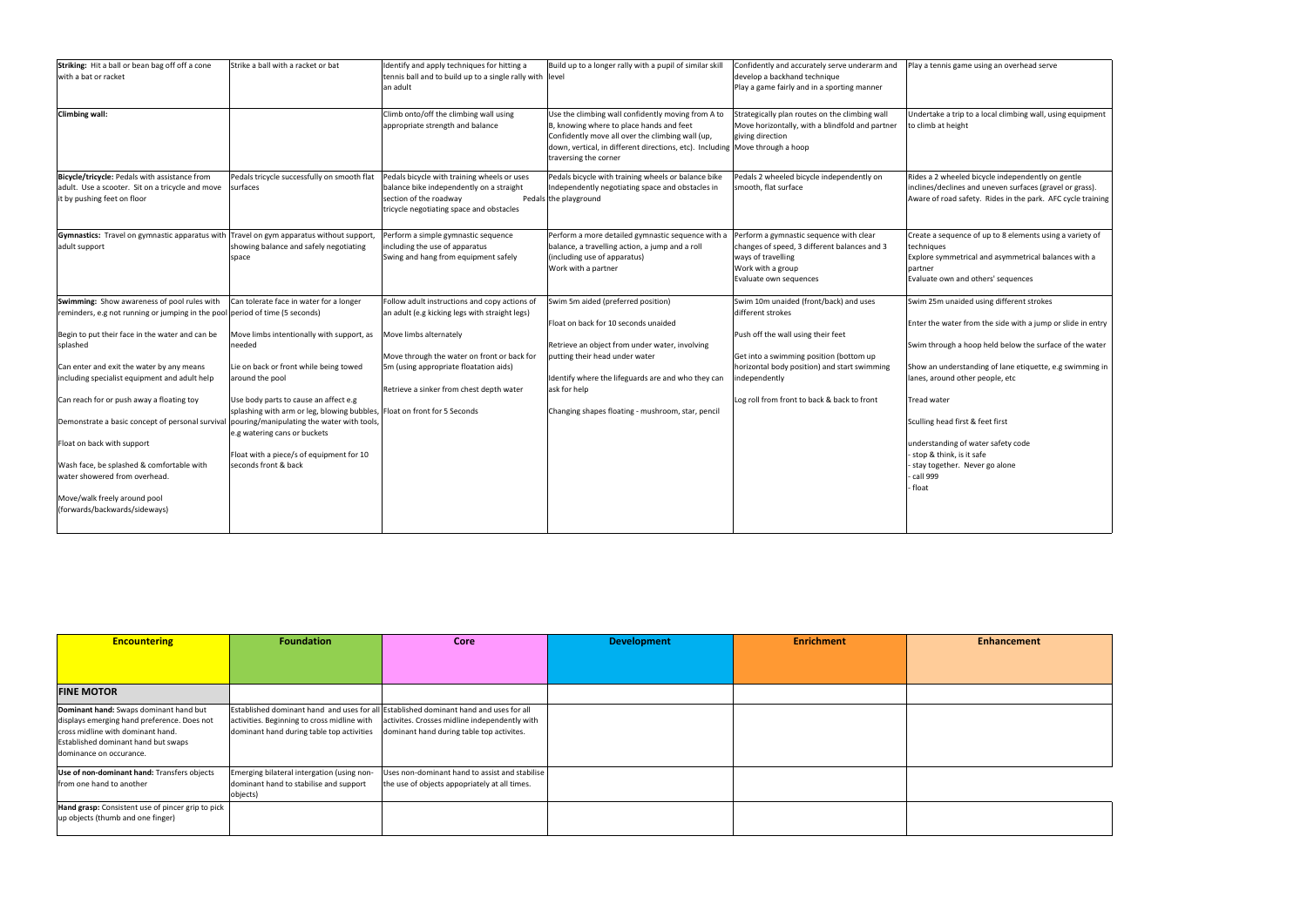Writes legibly with appropriate spaces between words, appropriate letter formation and letters on the line for an

ors around irregular shapes with use old paper

| Pencil grasp: Palmer pencil grasp (holding crayon Static tripod pencil grasp<br>in palm of hand)                                                 |                                                                                                               | Dynamic tripod pencil grasp                                                     |                                                                                        |                                                                                                                        |                                                                                                                                     |
|--------------------------------------------------------------------------------------------------------------------------------------------------|---------------------------------------------------------------------------------------------------------------|---------------------------------------------------------------------------------|----------------------------------------------------------------------------------------|------------------------------------------------------------------------------------------------------------------------|-------------------------------------------------------------------------------------------------------------------------------------|
| Mark making: Marks made with minimal physical Draws face with eyes, nose, ears, mouth on Writes name legibly.<br>assistance and emerging purpose | a face                                                                                                        |                                                                                 | Colours within the lines.                                                              | Writes words with legible formation and<br>consistently on the lines. Draws a person with 6<br>or more different parts | Writes legibly with appr<br>appropriate letter form:<br>entire story                                                                |
| Painting: Paints with whole arm movement,<br>shifts hands, makes strokes                                                                         | Paints with some wrist action, makes dots, Paints with wrist action, paints shapes<br>lines, circular strokes |                                                                                 |                                                                                        |                                                                                                                        |                                                                                                                                     |
| <b>Scissor use:</b> Unable to use scissors                                                                                                       | Uses adaptive scissors or makes snips with<br>regular scissors                                                | Cuts along straight lines with regular scissors                                 | Cuts out simple shapes with accuracy with regular<br>scissors                          | Cuts out irregular shapes with some accuracy<br>with regular scissors                                                  | Cuts with regular scissor<br>of assisting hand to hol                                                                               |
| Manipulating small objects: Looks at and<br>maniplates objects in hand                                                                           | Emerging attempts to thread large beads.<br>Some assistance required.                                         | Threads large beads                                                             | Threads medium sized beads                                                             | Threads small beads                                                                                                    |                                                                                                                                     |
| Building: Drops and picks up toys. Attempts to<br>stack blocks on top of each other.                                                             | Builds a tower of 3 blocks                                                                                    | Builds a tower of 9 blocks and begins to make<br>simple structures with purpose | Can build simple structures with large lego and bring<br>in other resources to enhance | Can build more complex structures, such as a<br>house, castle or train with lego and other<br>materials                | With purpose, can build<br>with lego, blocks, K'nex<br>enhance their ideas. Ca<br>complex creations that<br>solve problems adapting |

With purpose, can build a range of complex structures with lego, blocks, K'nex etc. and can use other materials to an follow instructions to make may include moving pieces. Can ng and improving their designs.



| Terrice Willen Ones are able to draw,                                                  |                                            |                                           |                                            |                                                                           |                                   |
|----------------------------------------------------------------------------------------|--------------------------------------------|-------------------------------------------|--------------------------------------------|---------------------------------------------------------------------------|-----------------------------------|
| Spontaneous scribbles 1-2 years                                                        | Vertical line (copying) 2 years, 10 months | Cross Shape (copying) 4 years, 1 month    | Triangle shape (copying) 5 Years, 3 Months | Copying shape, 6 Years, 5 months ▲                                        | Copying shape, 7 Years, 5 months  |
|                                                                                        |                                            |                                           |                                            |                                                                           |                                   |
| Vertical line (imitating in scribbly manner) 2 years Horizontal line (copying) 3 years |                                            | Diagonal Line (copying) 4 years, 4 months | Copying shape, 5 years 5 months            | $\mathbf{x}$<br>Copying shape, 6 Years, 8 months<br>$\boldsymbol{\Omega}$ | Copying shape, 7 Years, 11 months |
| Horizontal line (imitating in scribbly manner) 2<br>years 10 months                    | Circle (copying) 3 years                   | Square (copying), 4 Years, 6 months       | Copying shape, 5 years, 9 months           |                                                                           | Copying shape, 8 Years, 1 month   |
| Circle (imitating in scribbly manner) 2 years 10                                       |                                            | Diagonal Line (copying) 4 Years 7 months  |                                            |                                                                           |                                   |
| months                                                                                 |                                            |                                           |                                            |                                                                           |                                   |
|                                                                                        |                                            | X Shape (copying) 4 years, 11 months      |                                            |                                                                           |                                   |

## **PREWRITING LINES AND SHAPES (cirlce which ones are able to draw)**

| <b>Encountering</b>                                                                                              | <b>Foundation</b>                                                                                     | Core                                                                   | <b>Development</b>                                                      | <b>Enrichment</b>           | <b>Enhancement</b>                           |
|------------------------------------------------------------------------------------------------------------------|-------------------------------------------------------------------------------------------------------|------------------------------------------------------------------------|-------------------------------------------------------------------------|-----------------------------|----------------------------------------------|
| <b>SELF CARE</b>                                                                                                 |                                                                                                       |                                                                        |                                                                         |                             |                                              |
| Toileting: Identifies when they need to go to the<br>toilet, but requires assitance for all toileting<br>actions | Toilets independently but may require<br>assitance for remembering all parts of<br>toileting steps    | Toilets independently                                                  |                                                                         |                             |                                              |
| Personal hygiene: Attempts to brush teeth and<br>hair, continues to require adult assistance                     | Brushes teeth and hair with minimal adult<br>assistance                                               | Brushes teeth and hair well                                            |                                                                         |                             | Manages all aspects personal hygiene         |
| Zips: Beginning to show attempts to use zip.<br>Requires adult assistance.                                       | Zip a jacket that is already connected.<br>Unzip a jacket.<br>a belt.                                 | Zip a jacket.<br>Unbuckle to put zip clasp together.                   | Attempts Puts zip clasps together.<br><b>Buckle</b><br>a belt.          |                             |                                              |
| Shoes and socks: Puts on shoes. Removes socks<br>and shoes                                                       | Puts on socks.                                                                                        | Puts shoes on the correct feet                                         | Ties shoe laces                                                         |                             |                                              |
| Dressing: Pulls trousers and pants up and down                                                                   | Puts on trousers. Takes off trousers.<br>Puts on top. Takes off top.<br>Puts on coat. Takes off coat. | Dresses independently. Choses appropriate<br>clothing for the weather. |                                                                         |                             |                                              |
| Buttons: Adult assistance required for buttons.<br>Beginning to show attempts to unbutton<br>buttons.            | Unbutton large buttons                                                                                | <b>Button large buttons</b>                                            | <b>Unbutton small buttons</b>                                           | <b>Button small buttons</b> |                                              |
| Food / Diet: Eats minimal food with minimal<br>variation in tastes and textures                                  | Beginning to eat a wider range of foods<br>with different textures                                    | Willing to try new food presented to them                              | Eats a range of foods of various textures and tastes                    |                             | Prepares simple meals, e.g. cereal, sandwich |
| Cutlery: Uses fingers to eat.<br>Uses spoon to eat. Uses fork to eat.                                            | Uses fork and knife with adult assistance                                                             | Uses a knife and fork                                                  | Cuts with fork and knife including pushing food onto<br>fork with knife |                             |                                              |
| Meal preparation: Attempts to open lunch box<br>and packaging                                                    | Opens lunch box                                                                                       | Opens zip lock bags, food packaging                                    |                                                                         |                             |                                              |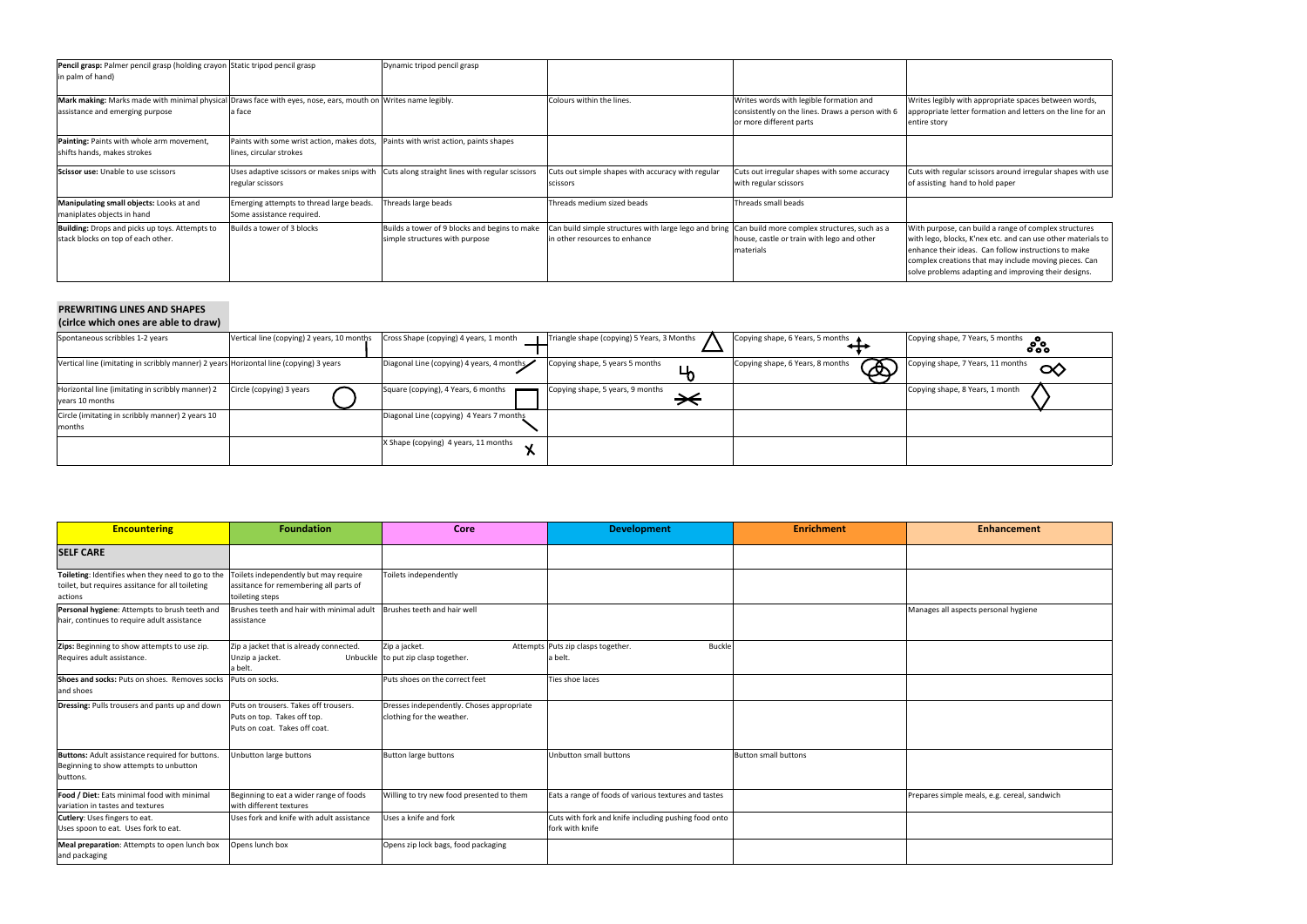| <b>Hygiene while eating:</b> Requires adult prompting Beginning to show awareness when face |                                          |                                          | Cleans face and hands when dirty 50% of time      | Cleans face and hands when dirty. |  |
|---------------------------------------------------------------------------------------------|------------------------------------------|------------------------------------------|---------------------------------------------------|-----------------------------------|--|
| to use a napkin to wipe face and hands when                                                 | and hands are dirty and attempt to clean |                                          |                                                   |                                   |  |
| dirty                                                                                       | them. May require some adult assistance  |                                          |                                                   |                                   |  |
| <b>Drinking:</b> Drinks from cup with two hands. Holds Drinks from cup with 1 hand          |                                          |                                          |                                                   |                                   |  |
| cup independently.                                                                          |                                          |                                          |                                                   |                                   |  |
| Putting coat & bag on hook: Requires adult                                                  | Attempts to put coat on hook             | Puts coat on hook. Requires prompting to | Packs bag for school. Manages morning routine at  |                                   |  |
| assistance to put coat on hook.                                                             | independently. May require some adult    | manage morning routine at school.        | school (putting bag away, drink bottle in correct |                                   |  |
|                                                                                             | assistance.                              |                                          | spot, coat on hook etc)                           |                                   |  |
|                                                                                             | Puts coat on hook.                       |                                          |                                                   |                                   |  |